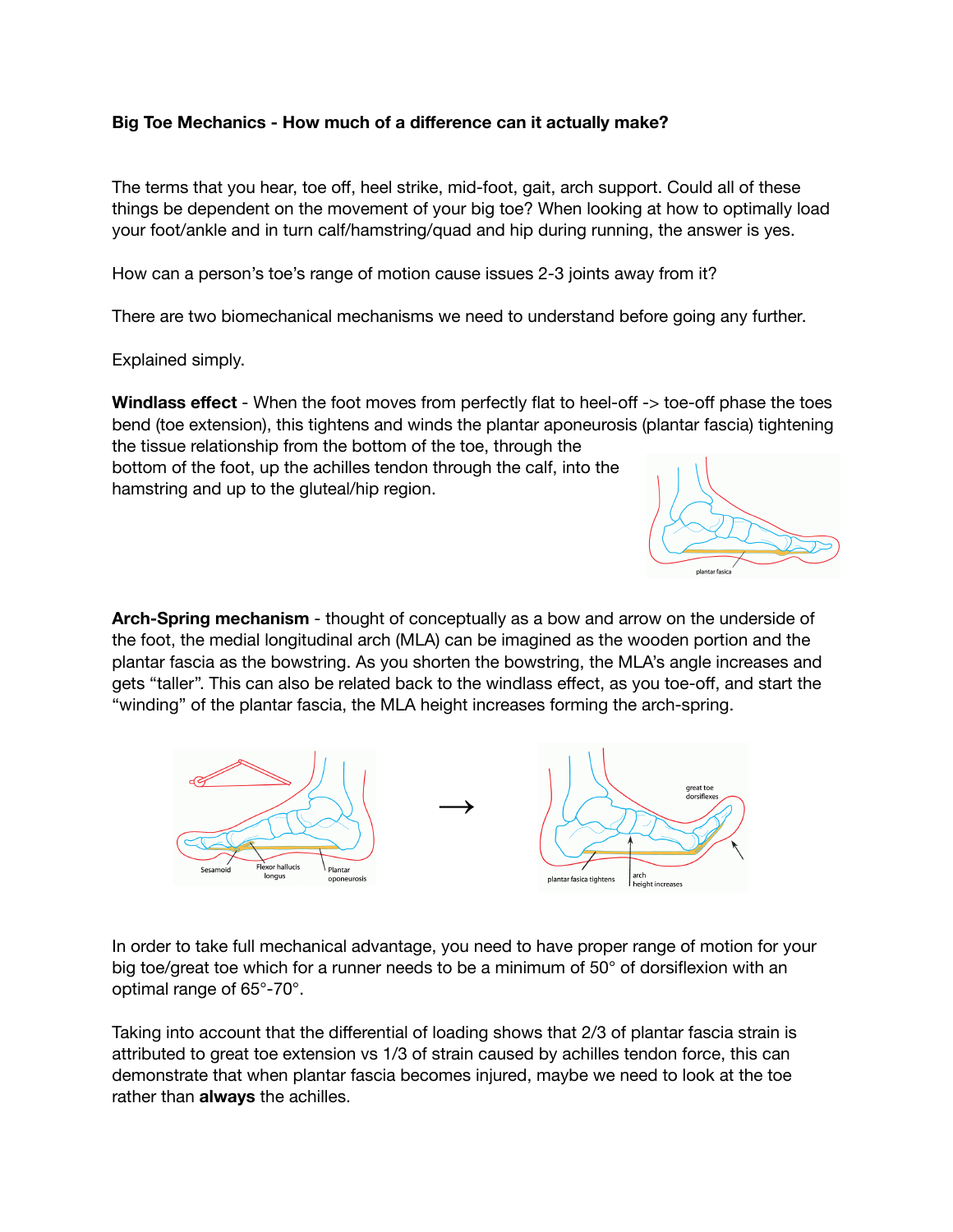Without that proper range of motion there will be a lack of arch-spring mechanics and a detriment of the windlass effect which has a negative effect involving the biomechanical chain involving the foot, ankle, knee and hip complexes. Biomechanically you have built in mechanisms to close pack joints, tissue and allow for energy capture and dissipation while moving and in activity which will make for more efficiency when exercising.

Gait is complicated but If we isolate the ending portion toe-off phase only we see the following:

What Kappel-Bargas et al (1998) reported however, is that the subjects fall into 3 categories, they either have immediate movement of the arch on toe-off, normal movement, or delayed movement. Anything outside of normal will result in an ineffective windlass mechanism throughout the foot which leads to the speculation that early arch activity would cause increased rear foot angle while predisposing the arch to higher tensile loads, and delayed onset of the arch activation would increase the mid foot pronation throughout the cycle resulting in a nonoptimal recycling movement during running.

KAPPEL-BARGAS, A., WOOLF, R. D., CORNWALL, M. W., & McPoil, T. G. (1998). The windlass mechanism during normal walking and passive first metatarsalphalangeal joint extension. *CLINICAL BIOMECHANICS***, 13(3), 190-194.**

As stated in the study titled, *Influence of the windlass mechanism on arch-spring mechanics during dynamic foot arch deformation*: "When the windlass mechanism was engaged, the arch elongated more, and absorbed and dissipated more energy than when it was not engaged. This engagement of the windlass altered the rotational axis of the mid-foot, which probably oriented the arch-spanning structures closer to their resting length, increasing their compliance. This study provides novel evidence for an interplay between the windlass and arch-spring mechanisms that aids in regulation of energy storage within the foot."

Broken down this states that the more efficient the windlass mechanism is working for you, the less energy loss you will experience and the quicker you can recycle your gait pattern for the next foot strike.

This is re-demonstrated in the study titled *Arch-rivals? The rolls of the windlass and arch-spring mechanisms in running.* "…the windlass mechanism made the arch more compliant, absorbing more energy when the windlass mechanism was engaged, compared to when it was not. This result suggests that the windlass mechanism's function is to passively reduce arch apparent stiffness by changing its shape."

"The purpose of the recoiling arch has previously been suggested to propel the body's centre-of-mass forward and upward, despite the relatively small magnitude of arch rise. Using a simulated arch without recoil, I identify that the arch-spring does not contribute directly to lifting the centre-of-mass. Instead, the recoiling arch increases the time available for the ankle to plantarflex and provides a mechanical advantage to the ankle plantar flexor muscles."